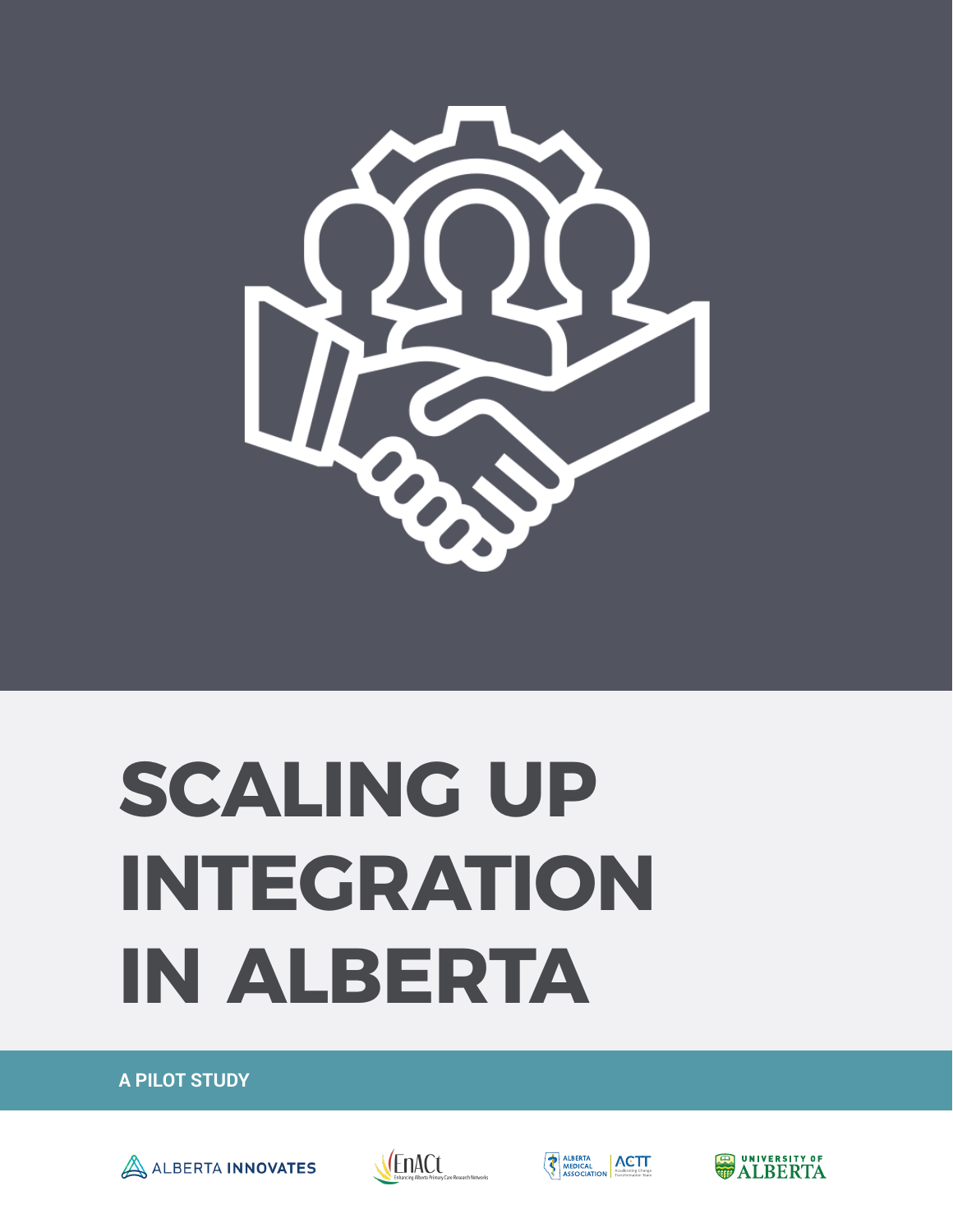### **TABLE OF CONTENTS**

| <b>SUMMARY</b>                                    | 4              |
|---------------------------------------------------|----------------|
| <b>BACKGROUND &amp; PURPOSE</b>                   | 5              |
| <b>PROJECT DESIGN &amp; METHOD</b>                | 6              |
| <b>FINDINGS</b>                                   | $\overline{7}$ |
| <b>DISCUSSION</b>                                 | 8              |
| <b>CONCLUSION &amp;</b><br><b>RECOMMENDATIONS</b> | 12             |
| <b>ADDENDUM</b>                                   | 14             |
| <b>REFERENCES</b>                                 | 15             |
|                                                   |                |



### **REPORT PREPARED BY**

…

Lynn Toon, RN MSc (on behalf of ACTT) Tanya Barber, MA (EnACt) June Austin, RN (on behalf of ACTT) Kylie Kidd Wagner, MSc (ACTT) Lee Green, MD MPH (EnACt)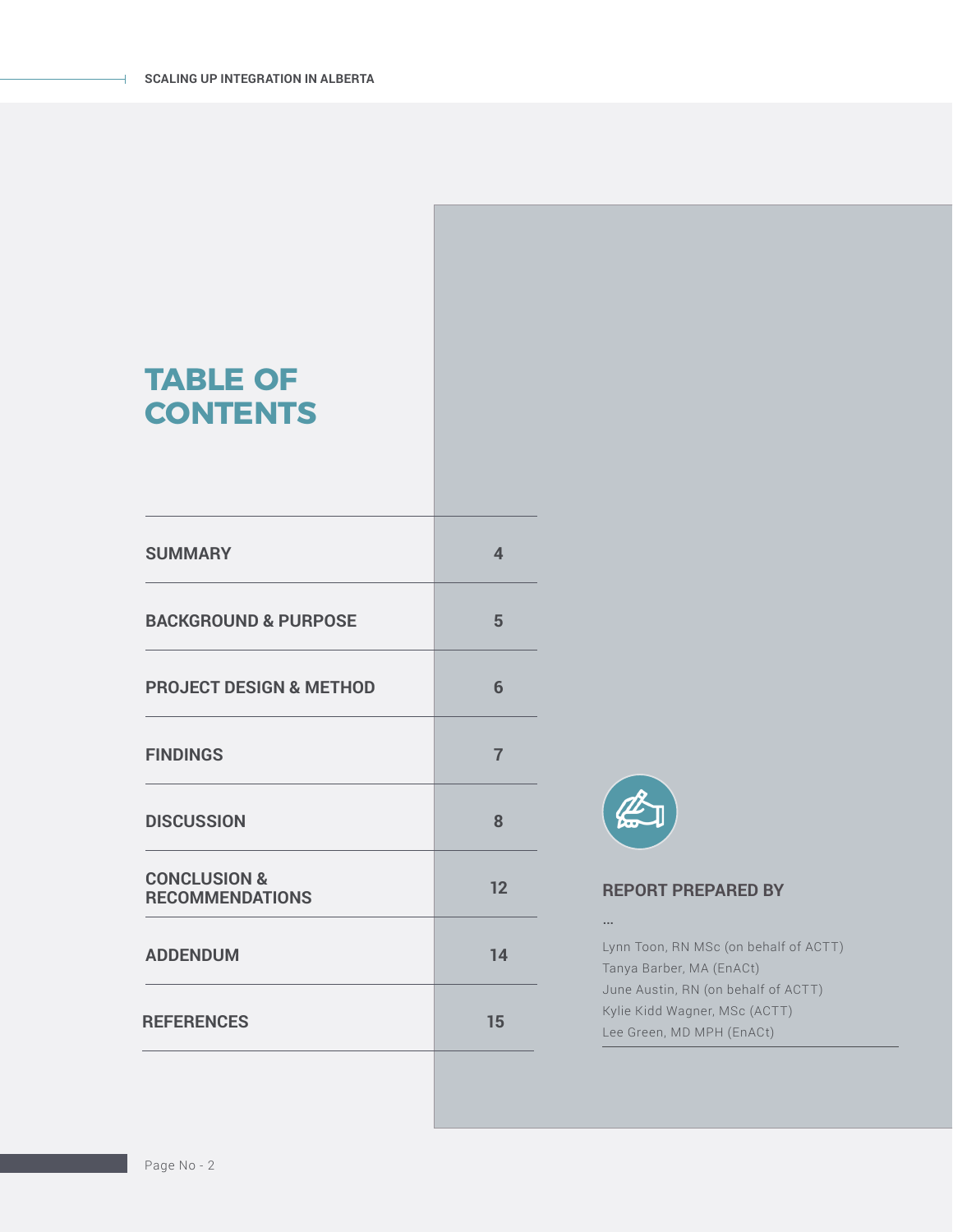

…

#### **ACKNOWLEDGMENT**

Enhancing Alberta Primary Care Research Networks (EnACt) is an infrastructure to support and enhance Alberta's existing practice-based research networks as well as academic and community practitioners conducting primary care research. They are funded by the Alberta Innovates Translational Health Chair Award. This work was in collaboration with the Alberta Medical Association – Accelerating Change Transformation Team (AMA ACTT). EnACt and AMA - ACTT would like to acknowledge the research field team and to thank all the participants for engaging in this important research that seeks to drive Alberta towards an integration health care system.

Research field team members: June Austin, Mia Cavanaugh, Sandee Foss, Angela Johnson, Kylie Kidd Wagner, Bonnie Lakusta, John Lester, Barbra McCaffrey, Sue Peters and Lynn Toon



#### **CONTACTING THE TEAM**

For more information about this research please contact: Tanya Barber, EnACt Research Coordinator [tkbarber@ualberta.ca](mailto:tkbarber%40ualberta.ca?subject=) or Kylie Kidd Wagner, AMA - ACTT Research Lead [kylie.kiddwagner@albertadoctors.org](mailto:kylie.kiddwagner%40albertadoctors.org?subject=)



…

…

### **HOW TO CITE THIS WORK**

Toon L, Barber T, Austin J, Kidd Wagner K, Green LA. Scaling Up Integration in Alberta: A Pilot Study. Edmonton, AB: University of Alberta; 2019 October (Unpublished Report). Available from: [https://primarycarere](https://primarycareresearch.ca/integration.pdf)[search.ca/integration.pdf](https://primarycareresearch.ca/integration.pdf)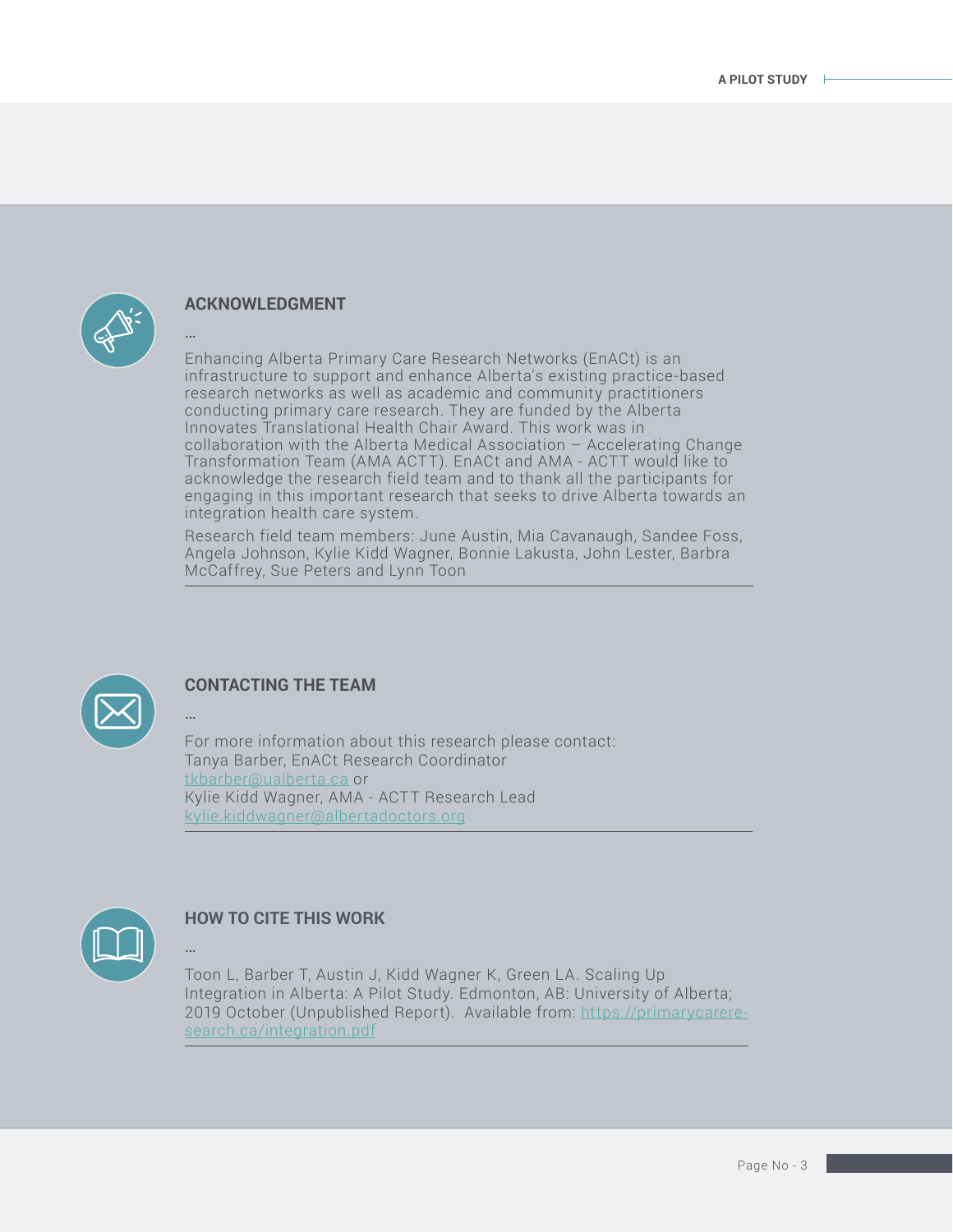

### **SCALING UP** INTEGRATION IN ALBERTA – A PILOT STUDY

SUMMARY AND RECOMMENDATIONS



### **OBJECTIVE**

Improving specialty and primary care integration is a key strategy for reducing unnecessary hospital admissions, readmissions , medical errors, and delays in receiving care.

### SO WHAT?

System factors are the root of a high degree of cognitive effort required by both specialists and family physicians working within an environment of unreliability. Restructuring and co-design to facilitate systematic development and coordination of referral processes is needed. Restructuring must focus heavily on consistency and predictability, in order to create reliable processes. Further study is required.

## **METHOD**

Cognitive Task Analysis (CTA) was used, specifically the Critical Decision Method, which focuses on how one decision is made. In this case, sending or accepting referrals. Three family physicians, three specialists and three team members were

interviewed.

*MENTAL MODELS*

Mental Models describe the lens through which individuals make sense of what's happening around them. More than our beliefs and values and dynamic in nature. Determines what we pay attention to, options and possibilities we consider, how we solve problems, make decisions and act. Our mental models are often so implicitly held that we have limited awareness of them and of the ways in which they Set of qualitative tools used to elicit mental models; valuable to represent how people think when working

constrain our thinking.

### *SHARED MENTAL MODELS*

Everyone shares the same lens. When mental models are not shared, working together effectively can be markedly impaired without an understanding of why.

### KEY FINDINGS

- Differing mental models between specialty and primary care (i.e., not shared)
- Similar features between specialty and primary care include individual effort rather than system approach resulting in high effort, rework, reliance on mental recall and system two<sup>1</sup> thinking
- Unreliable or non-existent processes

1 *System two thinking allocates attention to the effortful mental activities that demand it, including complex computations. Often associated with the subjective experience of agency, choice and concentration. (Kahneman, D. Thinking Fast and Slow. New York: Farrar, Straus and Giroux, 2011. ) 499 pages.*

# RECOMMENDATIONS

in cognitively complex environments.

*COGNITIVE TASK ANALYSIS*

- Additional interviews of both family physicians and specialists and teams they work with
- Expansion of study to include patients (and families), and those involved in development of referral processes
- Development of principles for scaling up based on a more complete study of mental models from all involved in development of reliable processes

### FINDINGS IN DETAIL

Family physicians' mental models were consistent across participants:

- ambiguity and unreliability were accepted as normal features leading to effortful, time-consuming work
- consensus regarding challenges navigating the referral process, stemming from specialty care (particularly, not knowing what to include in referral to different specialties or individuals within a specialty)

Additionally, family physicians expected patients in spoken and unspoken ways, to track coordination of their own referral.

Specialists' mental models had some variation, but all included:

- a case-by-case approach due to lack of information needed to assess referrals appropriately leading to increased effort
- deliberately accepting all referrals in belief that each patient is qualified to be seen until proven otherwise and/or because it's easier than rejecting the referral; resulting in evaluating each, needing to request further information, thus extending the wait time for the consult

Team members held shared mental models with the physicians they supported, often confirming what we found in the specialist and family physician interviews. Both family physicians and specialists were open to learning and sharing opportunities to improve.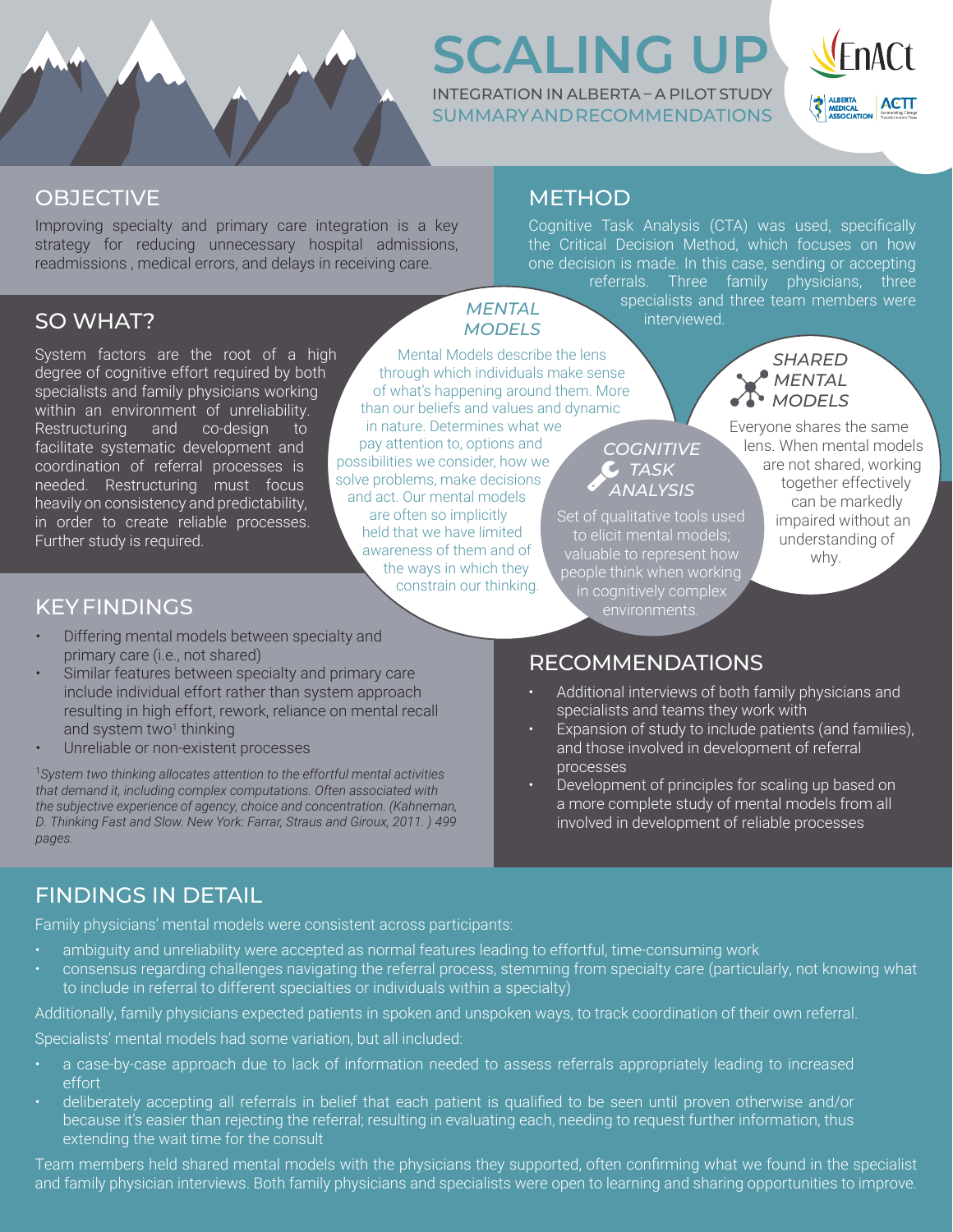### **BACKGROUND & PURPOSE**

Improving integration between specialty and primary care is key to reducing unnecessary hospital admissions, readmissions, medical errors and delays in receiving care  $1,2,3$ .

Strong evidence exists to support relational continuity<sup>4</sup> efforts in primary care, and continuity extends to informational and management continuity through system integration. It is described by the World Health Organization as, "the management and delivery of health services such that people receive a continuum of health promotion, disease prevention, diagnosis, treatment, disease management, rehabilitation and palliative care services, through the different levels and sites of care within the health system, and according to their needs throughout the life course". 5

Finding scalable principles for integration requires an understanding of the lenses through which specialists and family physicians make sense of the referral and consultation process: how they understand, think about, and approach the work they do and what actions produce what consequences under what conditions. In other words, understanding their mental models of the referral and consultation process.

This pilot study was conducted to glean preliminary findings to inform recommendations for future steps towards improving and developing processes for care management between specialty and primary care.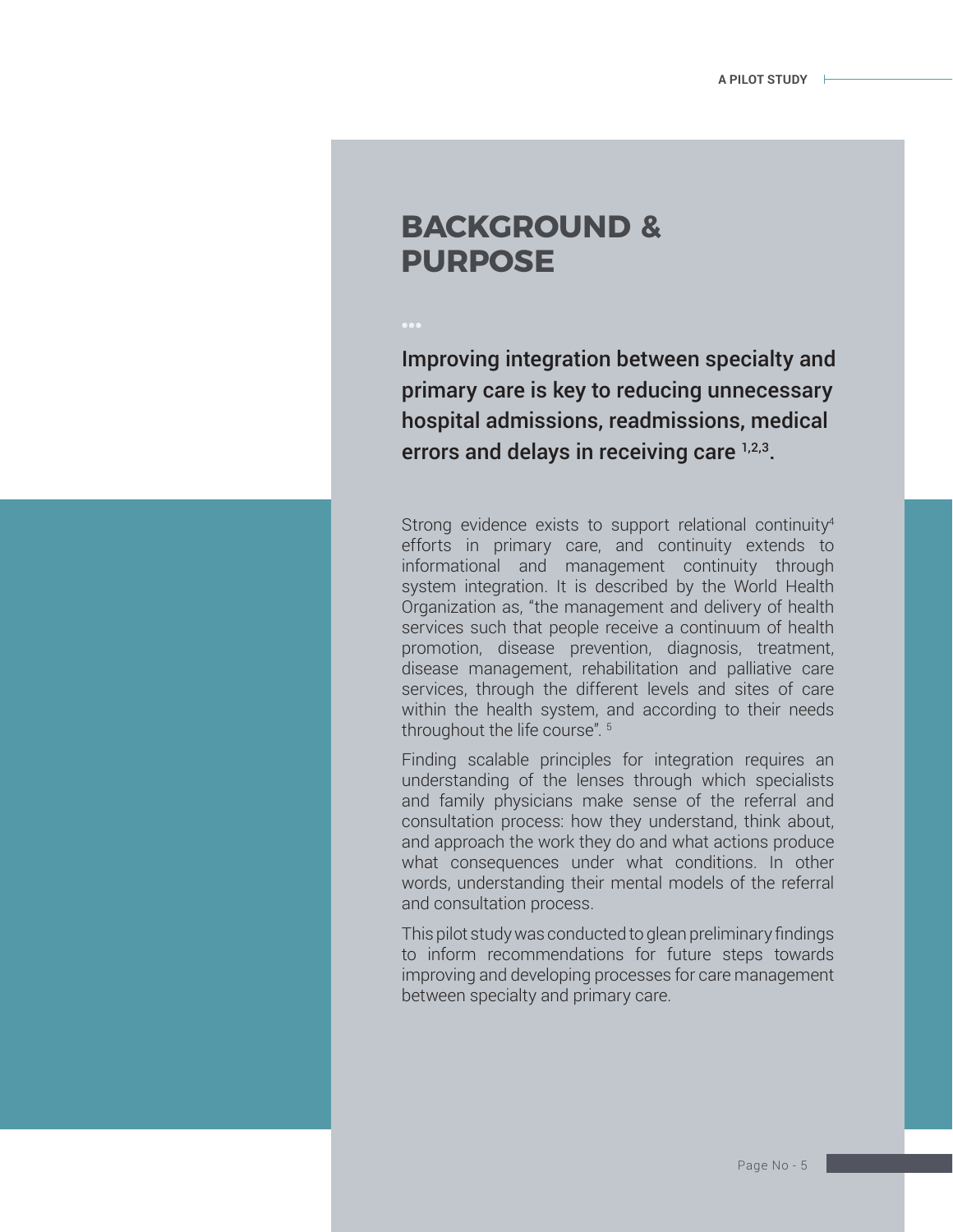### **PROJECT DESIGN & METHOD**

To elicit mental models we used a set of research tools called Cognitive Task Analysis (CTA), specifically the Critical Decision Method (CDM) 6. The CDM focuses on how one decision is made: in this case, sending or accepting referrals.

The interviews, were conducted by an interviewer and a note taker. They were roughly one hour in length, audio recorded, and followed a semi-structured interview guide.

Interview audio recordings were transcribed, and each transcript was coded using the "macrocognition" template  $^{7,8}$  by at least two team members. Full team analysis meetings involved constructing mental model representations for each participant. Finally, contrasts and comparisons across participants were compiled and categorized.



#### **MENTAL MODEL**

Mental Models describe the lens through which individuals make sense of what's happening around them. More than our beliefs and values and dynamic in nature. Determines what we pay attention to, options and possibilities we consider, how we solve problems, make decisions and act. Our mental models are often so implicitly held that we have limited awareness of them and of the ways in which they constrain our thinking.



#### **COGNITIVE TASK ANALYSIS**

Cognitive Task Analysis is a set of tools used to elicit and represent how people think when working in cognitively complex environments. It can be used to understand and improve team functioning in high stakes settings (e.g. aviation, firefighting, ICUs).



#### **MACROCOGNITION**

Macrocognitive functions are the crucial processes that individuals and teams carryout each day (e.g. coordination, planning and re-planning, decision making, monitoring and detection, sense making/ learning and managing the unknown).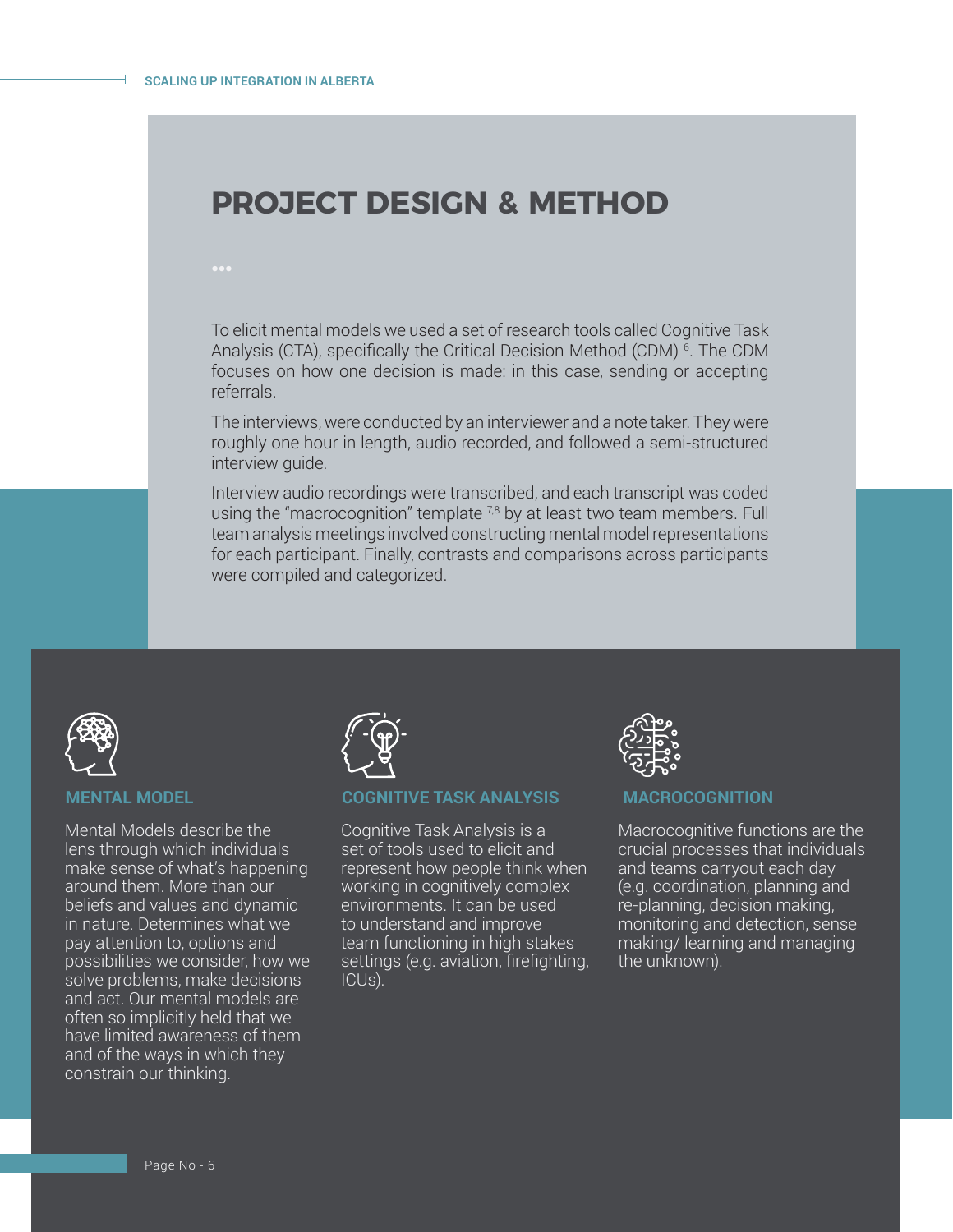### **PARTICIPANTS**

We interviewed three specialists and three family physicians. We also interviewed three team members, who worked with either the specialist or family physicians interviewed. The participants were diverse in age (30s-50s), gender (four men and five women), years working in field (3-30 years), and geographic location (four rural, five urban; all southern AB except one).

### **… THE LACK OF SYSTEM-BASED APPROACHES TO MAKING AND RECEIVING REFERRALS WAS PROMINENT.**

### **FINDINGS**

#### **…**

Mental models across family physician participants were consistent. They understood the referral process to be effortful, accepting ambiguity and unreliability as normal features of coordinating care with specialists, which resulted in their work being reactive for each patient. There was a consensus that challenges navigating referrals existed, and these were perceived to stem from specialty care. They did not have clear direction of what to include in referrals to different specialties or individuals within a specialty, perceiving that each seemed to want something different. The presence of ambiguity, unreliability and lack of clarity, provides a clear signal that defined, reliable processes do not consistently exist.

There was some variation across specialists' mental models, but all included a case by case approach, as often they did not receive the information needed to assess patient referrals appropriately. This required increased effort on their part and often resulted in accepting all referrals, evaluating each, and then needing to request further information which often extended wait times.

Team members held shared mental models with physicians they supported, often confirming what we found in the specialist and family physician interviews. Reliance on team members to monitor and track the referrals was apparent, with little evidence of formal tracking processes, resulting in high reliance of information and recall held in the memory of team members and physicians.

Common to both family physicians' and specialists' mental models was that they were centered on individual effort, and on an individual-physician rather than systematic responsibility model. The lack of system-based approaches to making and receiving referrals was prominent.

Both physician groups were open to learning and sharing opportunities to improve the referral process. The specialists interviewed did have a sense of the time pressures facing family physicians as well as frustrations around patient wait lists; however, in this may be attributable to previous experiences that two had, in working as primary care physicians.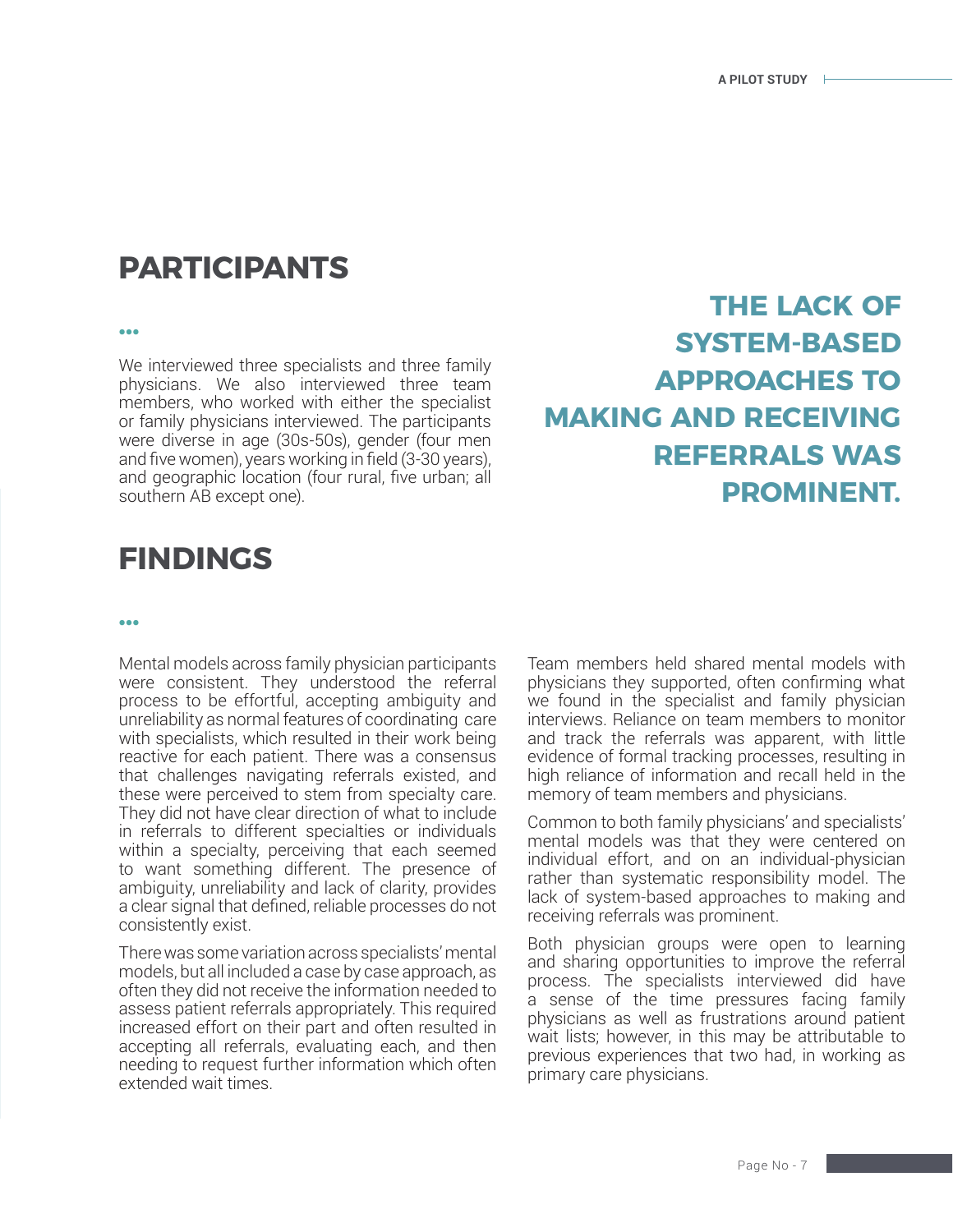

#### **SYSTEM TWO THINKING**

System two thinking allocates attention to the effortful mental activities that demand it, including complex computations. Often associated with the subjective experience of agency, choice and concentration. 9

### **DISCUSSION**

Our analysis revealed that overall, both family physicians and specialists work within a complex and confusing environment with lack of clear processes leading to an undependable, unreliable system; where rework, delays and potential for error exists.

Based on our pilot study it appears that, family physicians and specialists do not have shared mental models. For family physicians, this creates islands of obscurity around specialists and the referral process.

We describe this as a "Kinder Surprise" model. Awareness of a surprise exists for each referral but there is ambiguity as to what it will be, i.e., will the referral be accepted or rejected; are instructions clear, or will the information provided be correct or adequate and will further information be requested? Family physicians are required to incorporate guesswork and variation for each referral made, often not knowing what to include in letters to specialists. This level of "system two" thinking" is high in cognitive effort, incorporates redundant and repetitive work, and heavily relies on a family physician's tacit knowledge of specialist preferences, gathered over time and experience. Many primary care clinics improvise systems and workarounds to mitigate the risk of patients "falling through the cracks", requiring diversion of clinic resources to be vigilant.

*"IT'S ALWAYS A MIXED BAG, AND THERE'S REALLY INCONSISTENCIES IN HOW DIFFERENT SPECIALISTS OPERATE, SO IT'S ALWAYS NAVIGATING WHO'S GOING TO CALL THE PATIENT DIRECTLY, WHO'S GOING TO LET US KNOW, WHO ACTUALLY LETS US KNOW WHAT THE APPROXIMATE WAIT TIME IS AND GETS BACK TO US WITHIN A FEW WEEKS". [FAMILY PHYSICIAN]*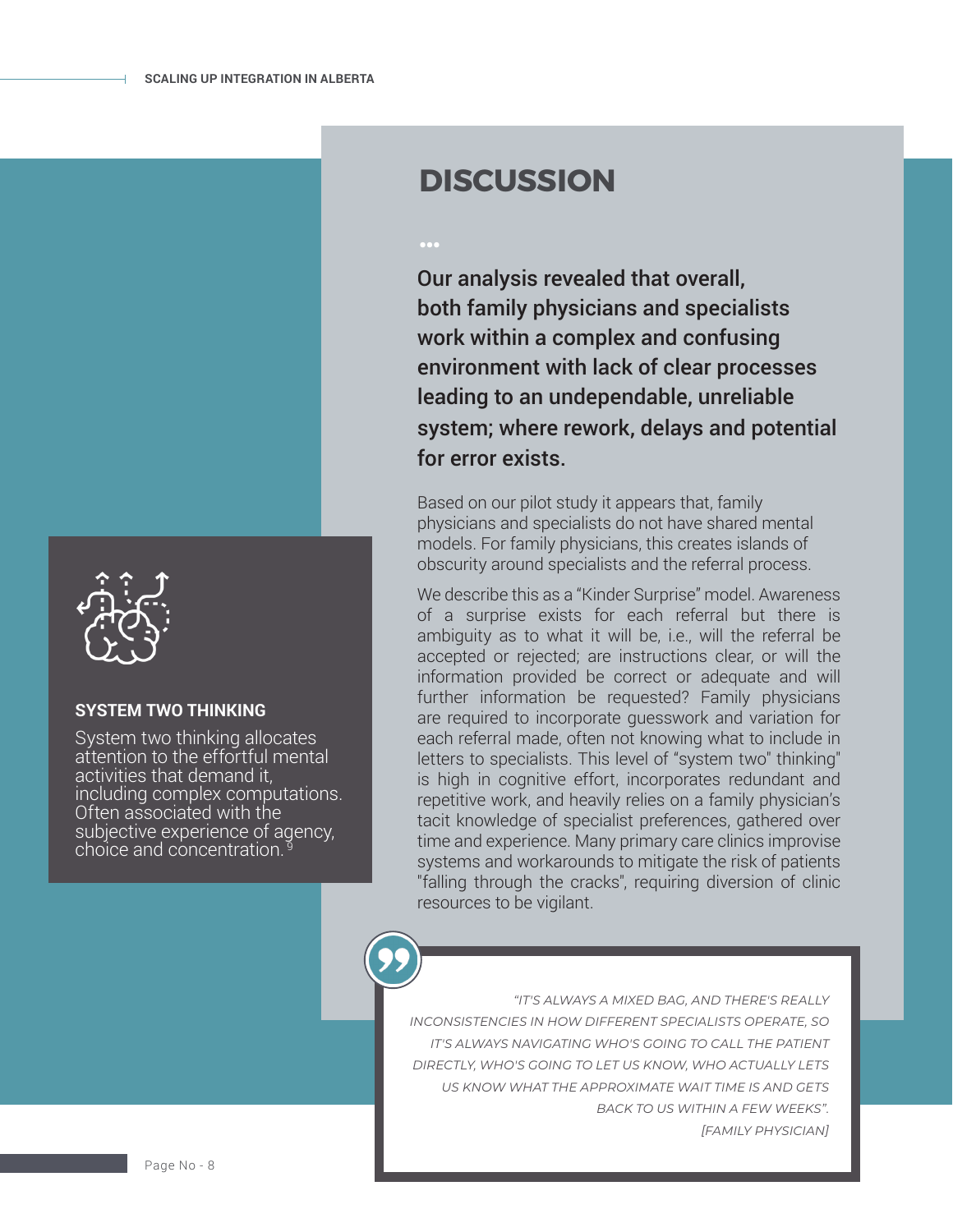#### **DISCUSSION CON'T**

The specialist participants, due to the high number of referrals they receive including those that are incomplete, adopted two approaches to referrals. Firstly, that all patients are qualified to be seen until evidence shows they aren't. Secondly, that it's easier to accept rather than reject referrals and that this prevents patients slipping through the cracks.

*"…MY GENERAL POLICY IS THAT IF ANYBODY ASKS AN OPINION OF ME OR A CONSULT OF ME, I SEE THEM. I TURN VERY, VERY FEW REFERRALS AWAY BECAUSE… IF SOMEBODY IS SENDING ME A LETTER ASKING ME TO SEE A PATIENT, THAT THEY WANT MY EXPERTISE... AND MY OPINION ABOUT THE CASE, AND I'M HAPPY TO PROVIDE THAT TO THEM." [SPECIALIST]*

*"… AS THE COLLEGE RULES GO, I CAN REJECT A REFERRAL FOR INCOMPLETE, LIKE INCOMPLETE RECORDS, INCOMPLETE HISTORY, INCOMPLETE INVESTIGATIONS, INCOMPLETE IN CONCERN IN TREATMENT… BUT REALISTICALLY ... IT ALMOST TAKES ME LONGER TO DO THAT THAN TO SAY YES I'LL ACCEPT THE PATIENT." [SPECIALIST]*

They also shared the drawback of these approaches, namely having to suspend accepting referrals as a means to manage large waitlists.

*"I CAN HONESTLY NOT RECALL WHEN THE LAST TIME WAS THAT I REFUSED TO SEE ANYBODY OTHER THAN... ONCE MY WAIT LIST GROWS TO OVER A YEAR THEN I'LL SHUT THE PRACTICE DOWN AND I WILL NOT ACCEPT ANY FURTHER REFERRALS UNTIL WE'VE MADE SOME HEADWAY." [SPECIALIST]*

Due to inconsistency in modes of communication once referrals have been accepted or seen, we found family physician participants expected patients, in spoken and unspoken ways, to track the coordination of their own referral

*"SOME OFFICES ACTUALLY SEND US A NOTICE TO SAY YES WE HAVE RECEIVED YOUR REFERRAL, IT'S AWAITING TRIAGE… AND SOME DON'T AT ALL…SO UNLESS WE INTERFACE WITH THE PATIENT, WE HAVE NO IDEA IF THEY WERE SEEN." [FAMILY PHYSICIAN]*



*"THIS IS ONE OF THE PROBLEMS WITH EVERYTHING WE DO IS THERE'S NO CLOSED LOOP, SO PEOPLE COME IN… AND WE HAVE A SIGN ON THE WALL THAT SAYS IF YOU HAVEN'T HEARD BACK…OR YOU'RE NOT FEELING BETTER PLEASE COME BACK…" [FAMILY PHYSICIAN]*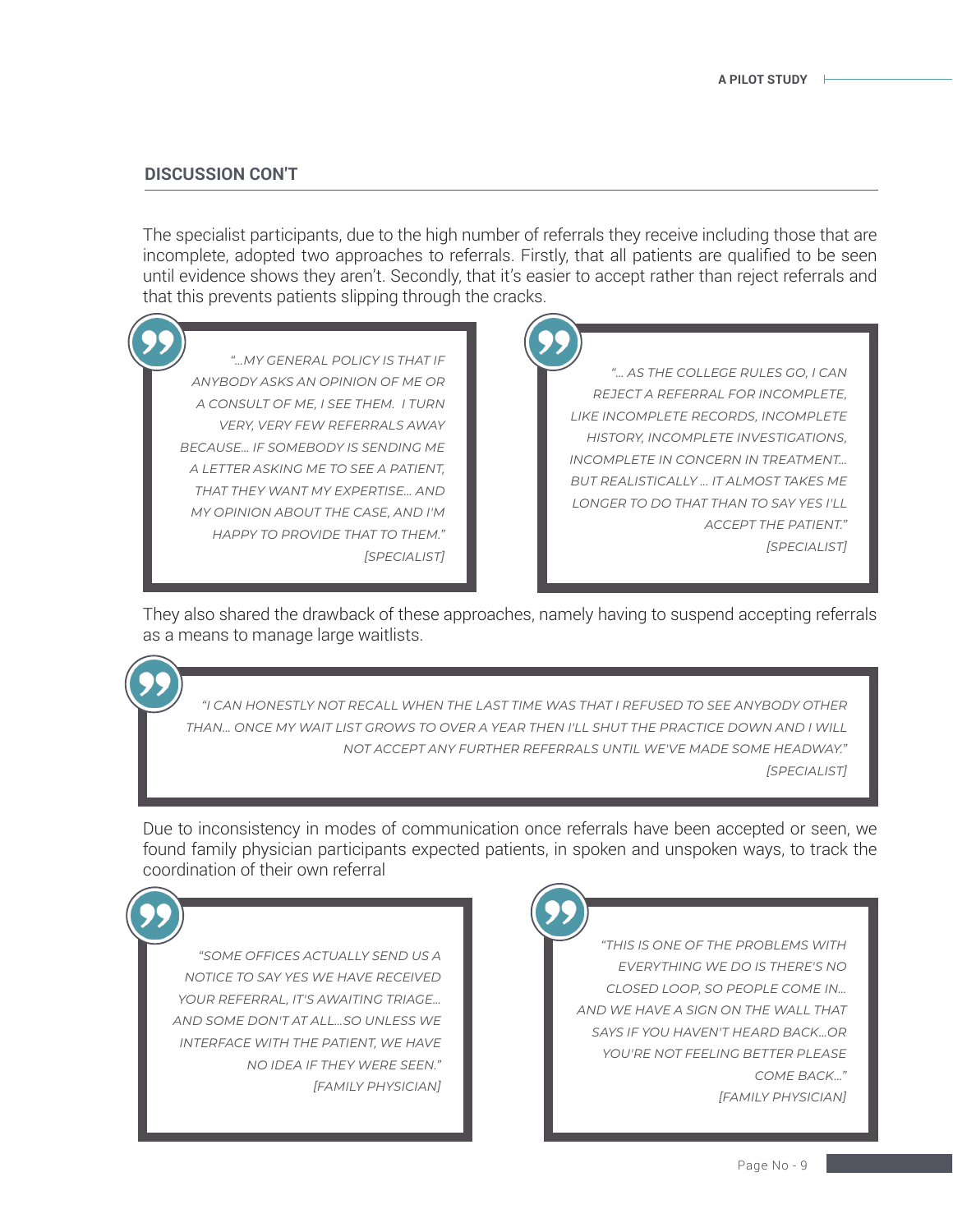#### **DISCUSSION CON'T**

Opportunities to communicate between family physicians and specialists appear to be limited. All three specialist participants used consult letters as a method of feedback to communicate what information might be required for future referrals.

However there was a general sentiment, that this lacked effectiveness and, as one specialist participant explained, there are not enough opportunities for family physicians and specialists to engage with one another in an effective manner.

> *"… THERE'S NOT AS MUCH SOCIAL INTERACTION ANYMORE. THE OTHER PROBLEM IS THAT THE FAMILY DOCS DON'T TAKE CARE OF THEIR PATIENTS IN HOSPITAL. THEY DON'T HAVE MUCH TO DO WITH THE HOSPITAL SCENE UNLESS THEY'RE ASSISTING... SO WE DON'T COMMUNICATE, WE DON'T PUT A NAME TO THE FACE, THEY DON'T SEE US, HOW WE OPERATE, THEY DON'T HAVE A FEELING OF WHO WE ARE OR WHAT WE CAN DO OR WHAT EACH OF OUR SUB-SPECIALTIES IS." [SPECIALIST]*

*" …SO I RATHER TRY TO TEACH IN MY REFERRAL LETTER THAT I SEND BACK TO THE DOCTOR… FOR EXAMPLE, IF THEY DO SEND SOMEBODY WHO DOESN'T MEET THE CRITERIA I'LL TELL THEM, I'LL SAY THIS IS THE CRITERIA, AND I'LL TELL THE PATIENT AS WELL, THEY KNOW ONCE YOU MEET THOSE CRITERIA PLEASE SEND ME A LETTER BACK AND I'LL BE HAPPY TO REASSESS." [SPECIALIST]*

Family physicians clearly identified that frustrations exist around both not knowing what information to include and how to include it for each specialty. Specialists identified challenges of receiving incomplete or information-poor referrals. All participants indicated openness to learning and sharing to improve this process. This discovery is not new. Other projects looking at the referral process in Alberta have found similar results. In 2018, two reports [the [albertapatients.](http://albertapatients.ca) [ca](http://albertapatients.ca) Specialist Referral and Care Experiences Report and the Referral Project Final Report Specialty Care Alliance/Primary Care Alliance (SCA/PCA)] identified gaps in communication and coordination between specialists and family physicians to be completely fragmented or non-existent relationships 10,11. The SCA/PCA report also identified, as does our work, a need and desire to establish, build, and maintain relationships between specialty and primary care.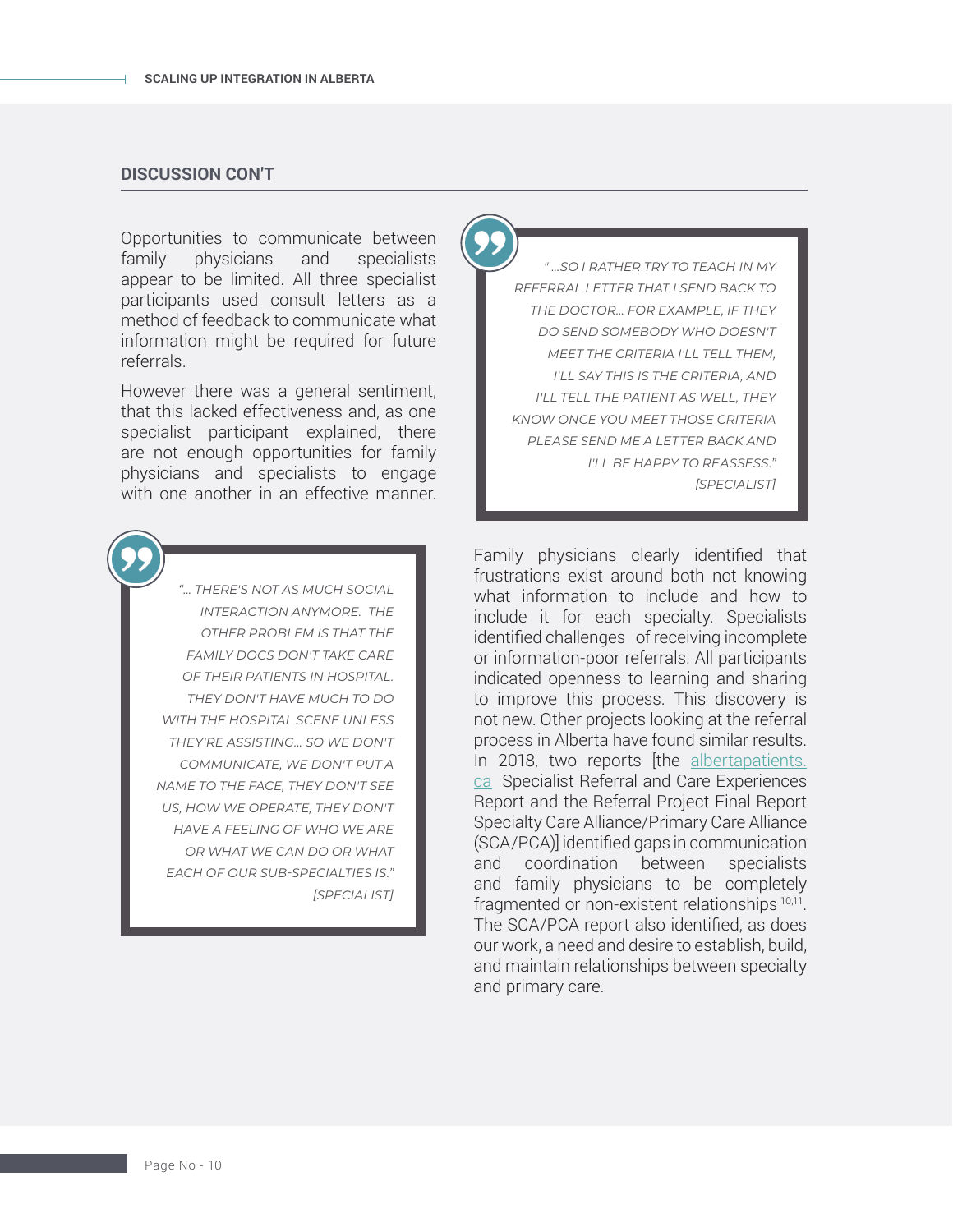#### **DISCUSSION CON'T**

Unfortunately, these infrequent attempts to create new ways of communicating and coordinating care have not included co-design, or considered workflow. The eReferral Evaluation Final Report  $(2015)$ <sup>12</sup>, states that family medicine users found e-referral to be more work as it was yet another separate system to use and did not integrate with current EMRs or align with exiting workflow. The SCA/PCA Report (2018) also points out that solutions, such as e-referral and specialist links, were not co-designed with specialty and primary care together but in isolation from one another. And while, the Quality Referral Evolution Working Group (QuRE) has created and distributed at least 8,500 two-sided pocket cards 13 to improve communication and streamline the referral process based on best evidence, no participants mentioned using these cards without direct prompting from interviewers.

What is new in our pilot study is a deeper understanding of the lenses through which specialists and family physicians think about and approach this work. For instance, specialists lack awareness around the degree to which other specialists and their prerequisites for referrals are different, and how this increases cognitive effort for family physicians trying to remember variations in preferred information and pre-screening investigations to include, for multiple specialties and individual physicians within specialities. Add to that the infrequency with which family physicians deal with referrals to any particular specialty or individual, and their capacity for recall is most likely further diminished. Furthermore, specialists are not required to navigate the variations in the referral process that family physicians seem to face.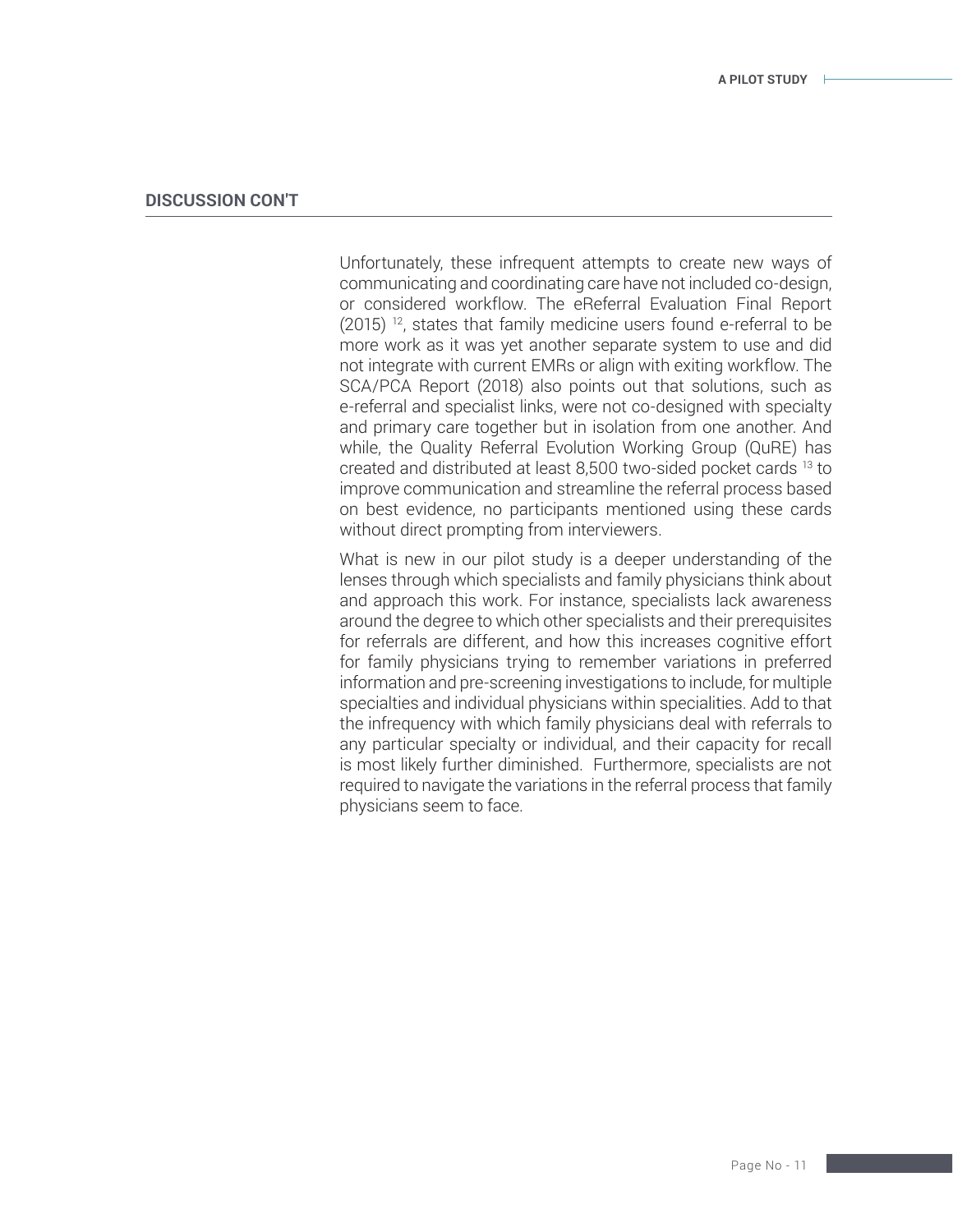### **CONCLUSION & RECOMMENDATIONS**

An informal approach to coordination and sense-making and learning between specialty and primary care once existed in Alberta, where interactions were based on shared mental models rooted in established relationships, shared culture, and informal direct communications. But as the province grew, this approach could not be maintained. Unfortunately, no formal process was created to replace or provide opportunities for building shared mental models. Instead, individualised non-system-level solutions have been brought forward, but have not included co-design (namely primary care and specialty physician dialogue) or considered workflow and therefore have not successfully scaled. As the 2015 eReferral Evaluation Final Report pointed out, we need system-level leadership and accountability.

System factors are the root of the high degree of cognitive effort currently required by both specialists and family physicians working within an environment of unreliability. Restructuring and co-design to facilitate systematic development and coordination of referral processes is needed.

The particular point that this pilot study highlights is that restructuring must focus heavily on consistency and predictability, in order to create reliable processes.

System factors are the root of the high degree of cognitive effort currently required by both specialists and family physicians working within an environment of unreliability.

Restructuring and co-design to facilitate systematic development and coordination of referral processes is needed.



#### **COORDINATION**

One of the macrognitive functions identified in CTA. Coordination is the process by which two or more people stay "on the same page" or maintain common ground; it is coordination of knowledge work which is broader than communication; it includes both comprehending the communication and acting on it.



Another macrocognitive function identified in CTA. Sense-making and learning is the process by which people give meaning to experience(s); how a group builds an understanding of a process, problem, event, change it faces, how new information is gained and even what new information it needs to gain.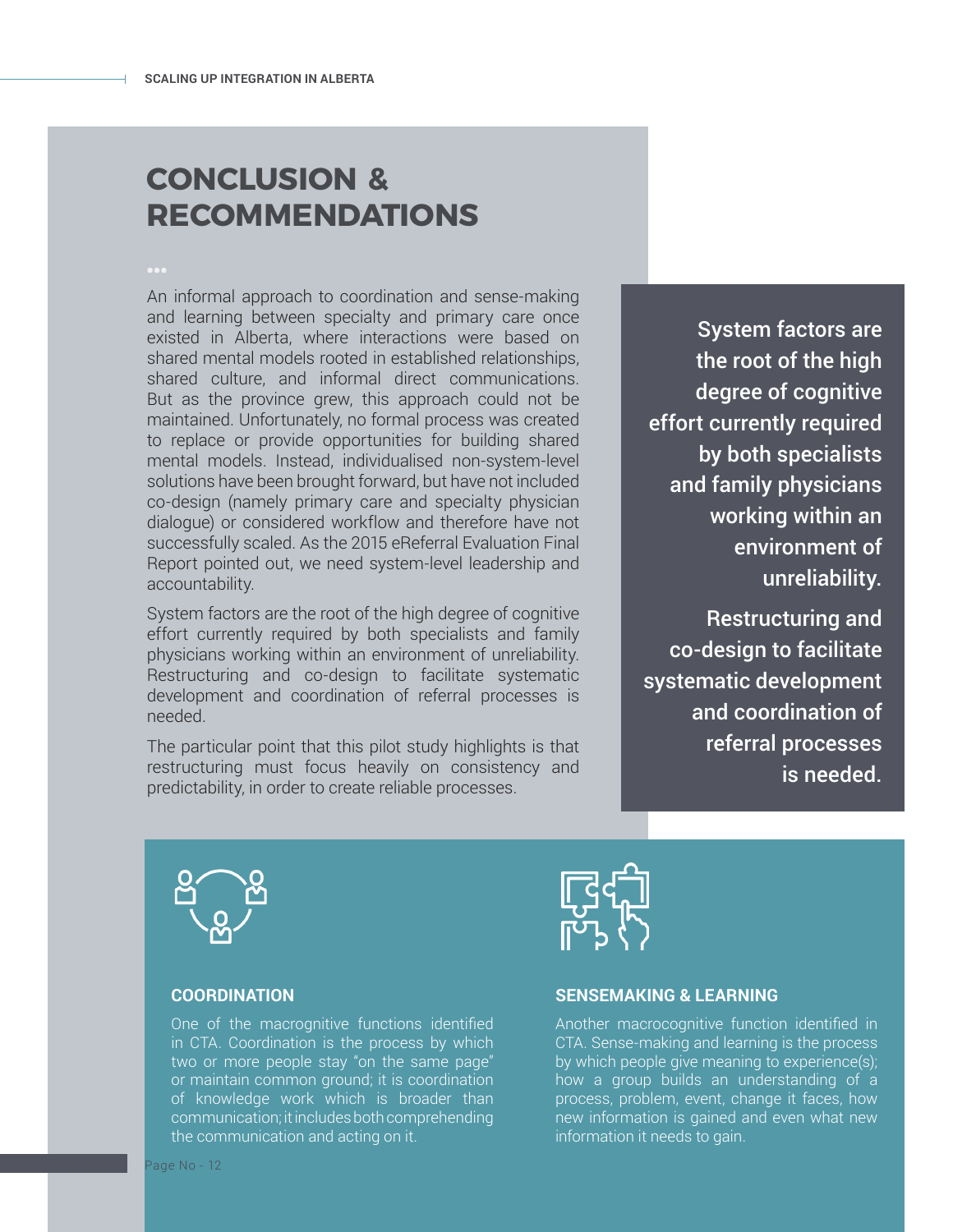#### **CONCLUSION & RECOMMENDATIONS CON'T**

Building informational and management continuity 4 between the primary medical home clinic, patients and specialty groups within the larger integrated health neighborhood is necessary to support successful referrals. Such that, standardized referral processes and tools are created and family physicians know what criteria apply and what information to provide with referrals, so everyone is receiving and conveying the information required. 14



In addition, patient centered interactions should be encouraged. This would involve explicit inclusion of patients, their families and caregivers, increasing clarity of their responsibility in the referral process, and enabling their active involvement in their care and advocacy.

Further study is required of primary and specialty care physicians and the teams they work with to confirm mental models. Expansion of the study to include patients and those involved in the facilitation and development of referral processes will aide in clarity to develop principles for system wide improvement and scale.

**Process reliability** is essential to providing good patient care and outcomes. Key features:

**Safe:** Patients should not be harmed by care that is intended to help them.

**Effective:** Care should be based on scientific knowledge and offered to all who could benefit, and not to those not likely to benefit.

**Patient-Centered:** Care should be respectful of and responsive to individual patient preferences, needs, and values.

**Timely:** Waits and sometimes harmful delays in care should be reduced both for those who receive care and those who give care.

**Efficient:** Care should be given without wasting equipment, supplies, ideas, and energy.

**Equitable:** Care should not vary in quality because of personal characteristics such as gender, ethnicity, geographic location, and socio-economic status.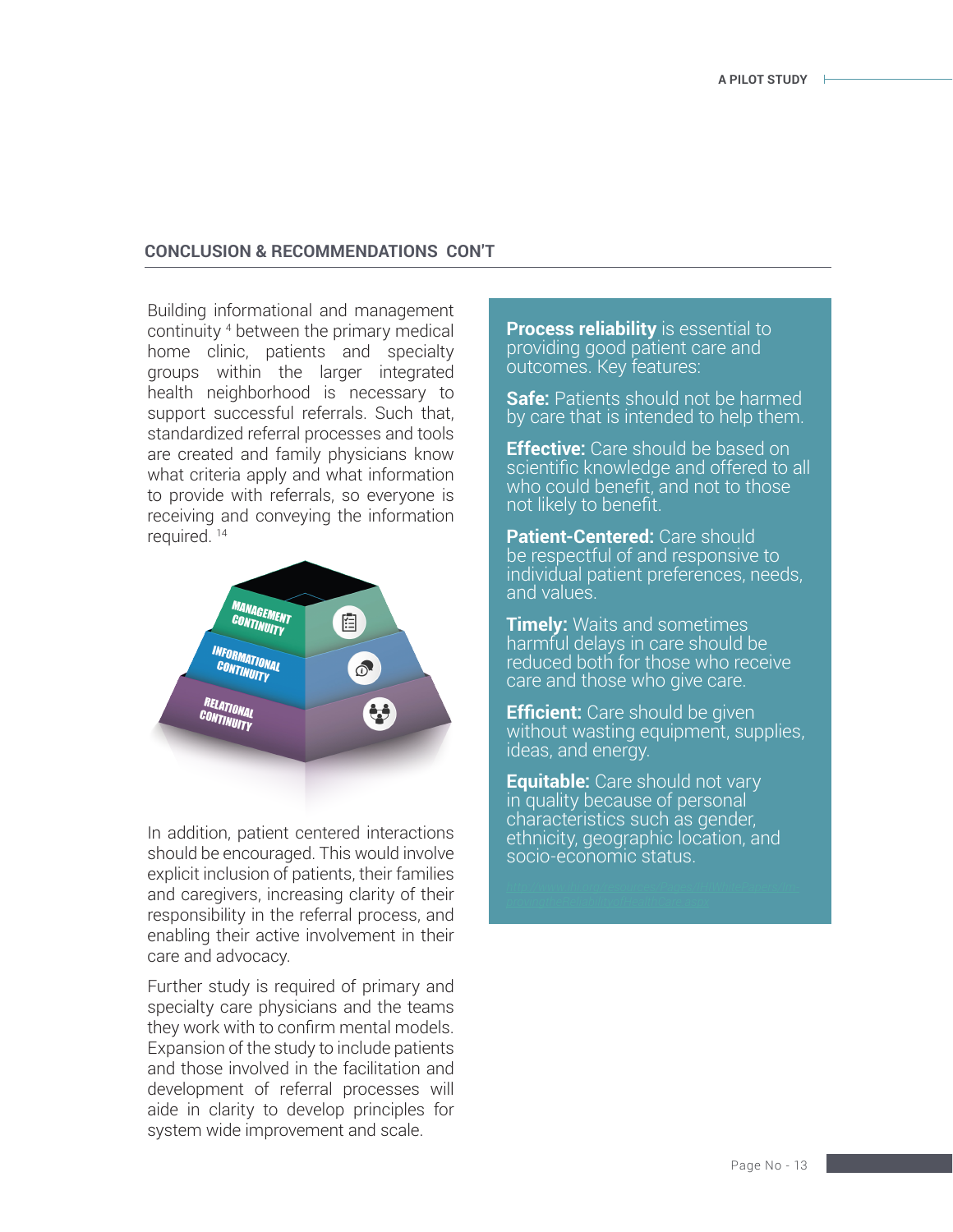### **ADDENDUM TO THE SCALING UP INTEGRATION IN ALBERTA REPORT**

Our research team recently completed a CTA study to explore how family physicians, specialists and nurse practitioners approach cirrhosis care in Alberta (N=8 Family Physicians, 9 Specialists, 2 Nurse Practitioners). While this study is not formally linked to the integration pilot study, we felt some of our findings shed light on the referral process in Alberta and needed to be shared. These findings do not change our overall conclusion or recommendations as stated in the Scaling Up Integration report; however, they do change some of our earlier perceptions of the referral process between specialists.

**…**

In our original report we describe how family physicians experience uncertainty around whether their referral will be accepted or rejected, whether they will receive information explaining why, or whether they will receive clear instructions on next steps. We have discovered through the cirrhosis study findings that specialists can also experience this uncertainty when referring to other specialists. We also reported a lack of opportunity for effective engagement between specialists and family physicians, however, we found this gap exists between specialists, as well as between specialty nurse practitioners and specialists in cirrhosis care.

In consideration of these findings, we would like to amend our discussion points to acknowledge that there are specialists who are aware of and experience the "degree to which other specialists and their prerequisites for referrals are different" and also have to "navigate the variations in the referral process" (p.11).

Furthermore, while the integration study indicated only family physicians expected patients, in spoken and unspoken ways, to track the coordination of their referral; our work on cirrhosis care revealed that specialists also hold these expectations.

Finally, in both studies, it was evident that relationships between family physicians and specialists and specialists themselves, as well as the importance of information continuity, play a key role in coordination of care.

For further information about the Cirrhosis study please contact Tanya Barber, EnACt Research Coordinator [tkbarber@ualberta.ca](mailto:tkbarber%40ualberta.ca?subject=) or Lynn Toon, AMA-ACTT Research Lead l[ynn.toon@](mailto:lynn.toon%40albertadoctors.org?subject=) [albertadoctors.org](mailto:lynn.toon%40albertadoctors.org?subject=)

The final report for the Cirrhosis study will also be posted on the EnACt website: [www.primarycarere](http://www.primarycareresearch.ca)[search.ca](http://www.primarycareresearch.ca)